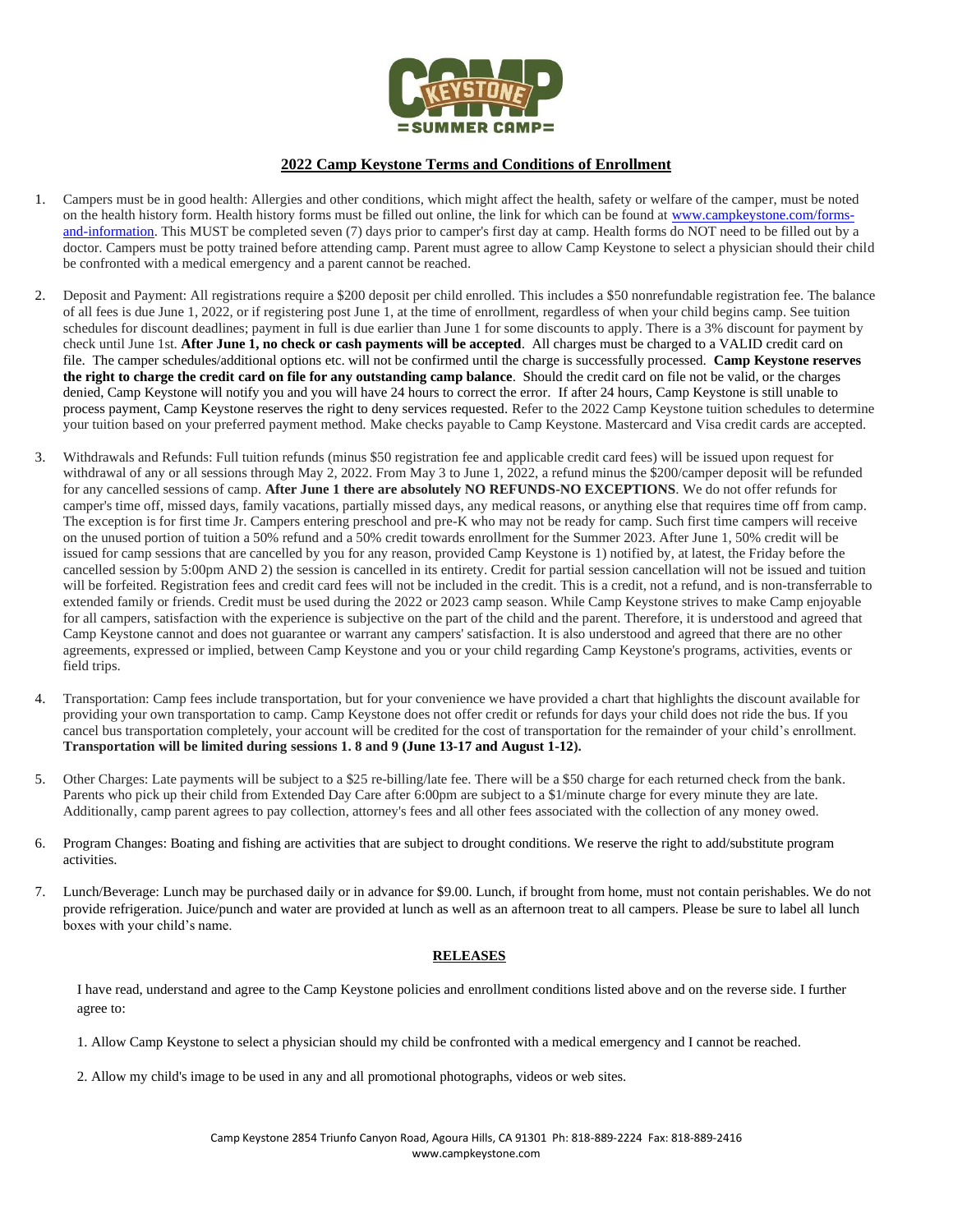

3. Not hold Camp Keystone responsible for any articles of clothing, personal belongings, personal athletic equipment that are lost or damaged by theft, fire, natural disaster or other occurrence.

4. I understand that Camp Keystone provides limited excess accident medical protection for campers. Parents' insurance is primary. Camp protection will pay only those covered medical expenses, which are not paid by parents.

5. Release Agreement: I understand that accidents and injuries can happen when my child attends Camp Keystone or participates in its recreational programs. I also understand that my child's enrollment at Camp Keystone is voluntary and my signing of this release agreement is in exchange for my child being permitted to attend Camp Keystone. I agree, for myself, my child, and heirs, to assume the risks of any injury or death my child might suffer as a result of my child's conduct or Camp Keystone's negligence while attending Camp Keystone. Furthermore, I agree, for myself and my child, to release and discharge Camp Keystone and its employees and agents from, and expressly waive any and all claims (known or unknown) for, any negligence on their part that might result in personal injury, property damage, death, costs or attorney's fees. This release of liability waives all claims arising from Camp Keystone's negligence, whether known or unknown by me at this time, and I waive the provisions of Civil Code Section 1542, which says, "A general release does not extend to claims which the creditor does not know or suspect to exist in his or her favor at the time of executing the release, which if known by him or her must have materially affected his or her settlement with the debtor." I agree that this Release Agreement is to be interpreted in a way to maximize its enforceability, and that if any portion of this agreement is found to be invalid, the remainder of the Release Agreement remains in effect.

After June 1 there are absolutely NO REFUNDS-NO EXCEPTIONS.

## **CAMP KEYSTONE CORONAVIRUS CONSENT FORM AND LIABILITY WAIVER**

- I. The novel coronavirus, COVID-19, has been declared a worldwide pandemic by the World Health Organization. COVID-19 is extremely contagious and as a result, social distancing is recommended. Camp Keystone will always endeavor to reasonably and to the best of its ability follow state and local standards of conduct and has put in place reasonable preventative measures to reduce the spread of COVID-19 at its Summer Camp facility. Camp Keystone recognizes that social distancing is not always possible at summer camp but will encourage it whenever possible. However, even though such standards will be reasonably followed, and reasonable measures put into place, Camp Keystone cannot guarantee that you or your child(ren) will not become infected with COVID-19. Further, you understand and acknowledge that attending Camp Keystone could increase your risk and your child(ren)'s risk of contracting COVID-19.
- II. You further agree that for each day your child attends Camp Keystone, you certify the following:
	- 1. I take full responsibility for assessing my child for symptoms of COVID-19 each day before they are dropped off at camp.
	- 2. I will not allow my child to attend camp on any day in which they meet the CDC criteria for symptoms of COVID-19 as follows:

One or more of the following:

- **Cough**
- Chills
- Sore Throat
- Shortness of Breath
- Muscle Pain
- Loss of taste or smell
- Difficulty breathing
- Headache
- Fever of 100.4 or more

Camp Keystone 2854 Triunfo Canyon Road, Agoura Hills, CA 91301 Ph: 818-889-2224 Fax: 818-889-2416 www.campkeystone.com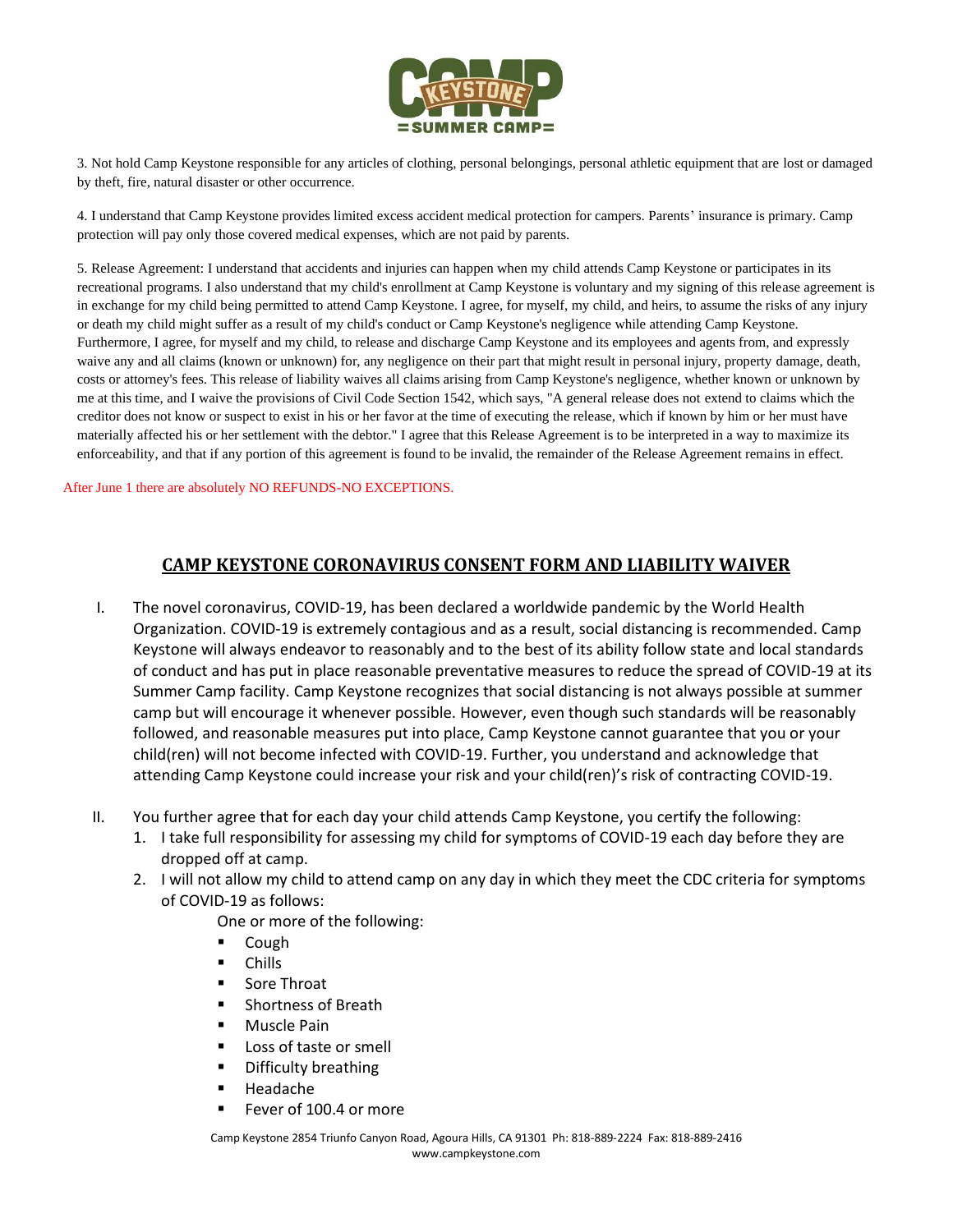

- 3. If my child has been diagnosed with COVID-19 or has symptoms of COVID-19 I will not allow my child to attend Camp Keystone until I talk to the Camp Director.
- 4. My child has not come into contact with anyone diagnosed with COVID-19 for 14 days prior to the day my child is attending camp.
- 5. My child has not traveled outside of the United States or come in contact with anyone who has traveled outside of the United States in the past 14 days.
- III. By signing this agreement, I acknowledge the contagious nature of COVID-19 and voluntarily assume the risk that my child(ren) and I may be exposed to or infected by COVID-19 by attending the day camp or similar activity and that such exposure or infection may result in personal injury, illness, permanent disability, and death. I understand that the risk of becoming exposed to or infected by COVID-19 at the day camp or similar activity may result from the actions, omissions, or negligence of myself and others, including, but not limited to, Camp Keystone, including employees and volunteers, and program participants and their families. I VOLUNTARILY AGREE TO ASSUME ALL OF THE FOREGOING RISKS AND ACCEPT SOLE RESPONSIBILITY FOR ANY INJURY TO MY CHILD(REN) OR MYSELF (INCLUDING, BUT NOT LIMITED TO, PERSONAL INJURY, DISABILITY, AND DEATH), ILLNESS, DAMAGE, LOSS, CLAIM, LIABILITY, OR EXPENSE, OF ANY KIND, THAT I OR MY CHILD(REN) MAY EXPERIENCE OR INCUR IN CONNECTION WITH MY CHILD(REN)'S ATTENDANCE AT CAMP KEYSTONE DAY CAMP OR PARTICIPATION IN CAMP KEYSTONE PROGRAMMING ("CLAIMS"). ON MY BEHALF, AND ON BEHALF OF MY CHILDREN, I HEREBY RELEASE, COVENANT NOT TO SUE, DISCHARGE, AND HOLD HARMLESS CAMP KEYSTONE (INCLUDING ITS SUCCESSORS, ASSIGNS, CURRENT AND FORMER OFFICERS, EMPLOYEES, VOLUNTEERS, SERVANTS, AGENTS, ATTORNEYS, INSURANCE CARRIERS AND SELF-INSURANCE POOLS) FROM ANY CLAIMS, AND WAIVE ANY AND ALL RIGHTS TO ASSERT SUCH CLAIMS, INCLUDING ANY AND ALL LIABILITIES, ACTIONS, DAMAGES, COSTS, OR EXPENSES OF ANY KIND OF EVERY NATURE ARISING OUT OF OR RELATING THERETO.
- IV. I understand and agree that this release includes any Claims based on the actions, omissions, or negligence of Camp Keystone, its employees, agents, and representatives, whether a COVID-19 infection occurs before, during, or after participation in any Camp Keystone day camp or similar program. I agree that presentation of this Release and Waiver constitutes a complete and affirmative defense to any action asserting any Claims and that any such action shall be dismissed with prejudice upon presentation of this Release and Waiver.

**I HAVE CAREFULLY READ THIS CONSENT FORM AND LIABILITY WAIVER, FULLY UNDERSTAND ALL OF ITS TERMS, UNDERSTAND THE RIGHTS THAT MY CHILD AND I FORFEIT BY SIGNING IT, AND SIGN IT FREELY AND VOLUNTARILY WITHOUT ANY INDUCEMENT.**

Camper's Full Name(s)

**Parent Name (printed)**